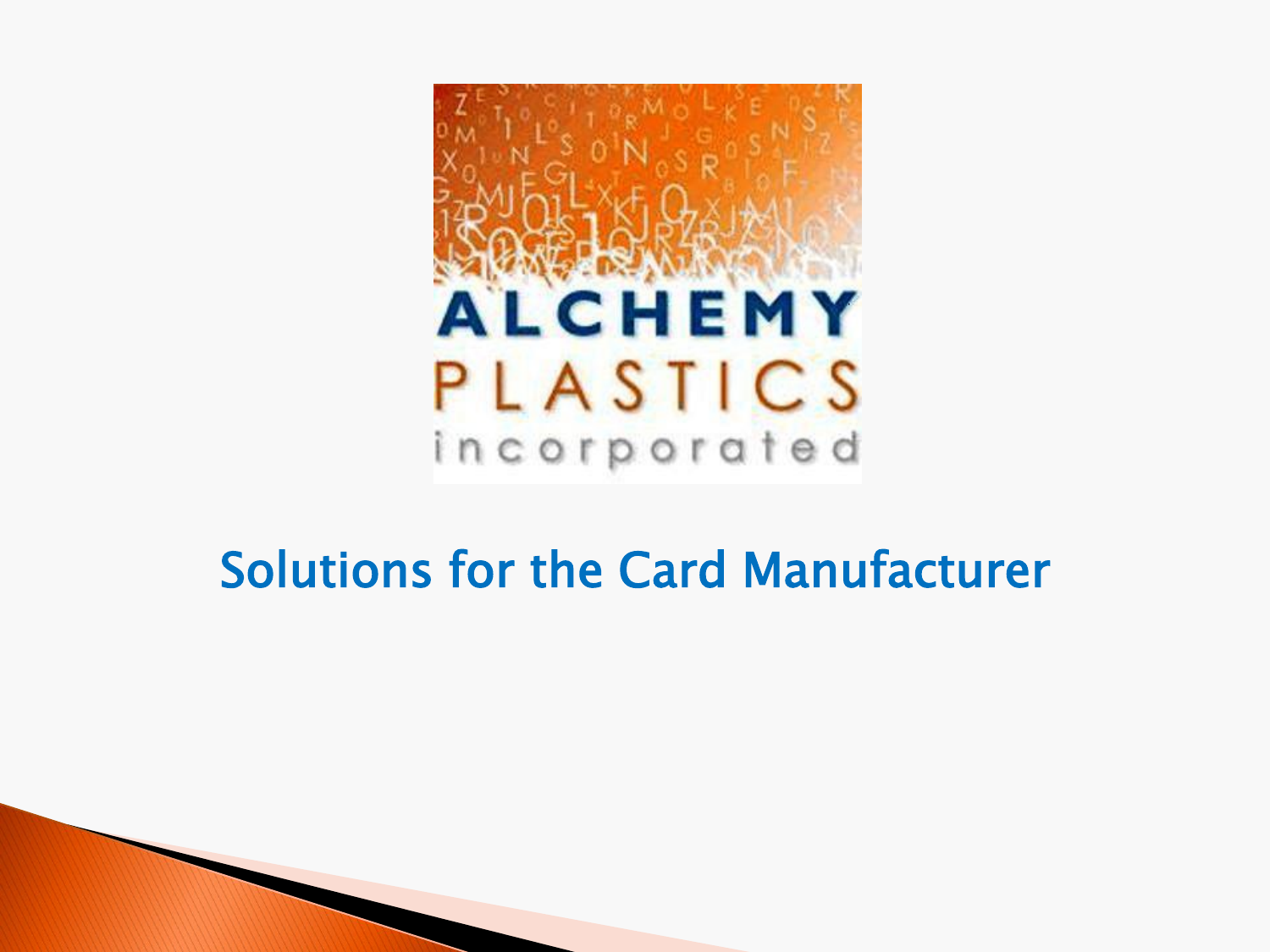## **Variable Substrate Capabilities**

### $\rightarrow$  Substrates

- **-** Polycarbonate
- **PVC**
- PLA
- Composed Films
- **EXECOATED ADDETER COATED AT A LOCATE COATES**

### **Specs**

Maximum roll or sheet width

**The Common Seconds** 

- $-29"$
- Maximum roll length
	- 7,500 feet
- **Thickness** 
	- $-40 \mu m 250 \mu m / 1.6 \text{ mil} 10 \text{ mil}$
- Core
	- 3" or 6"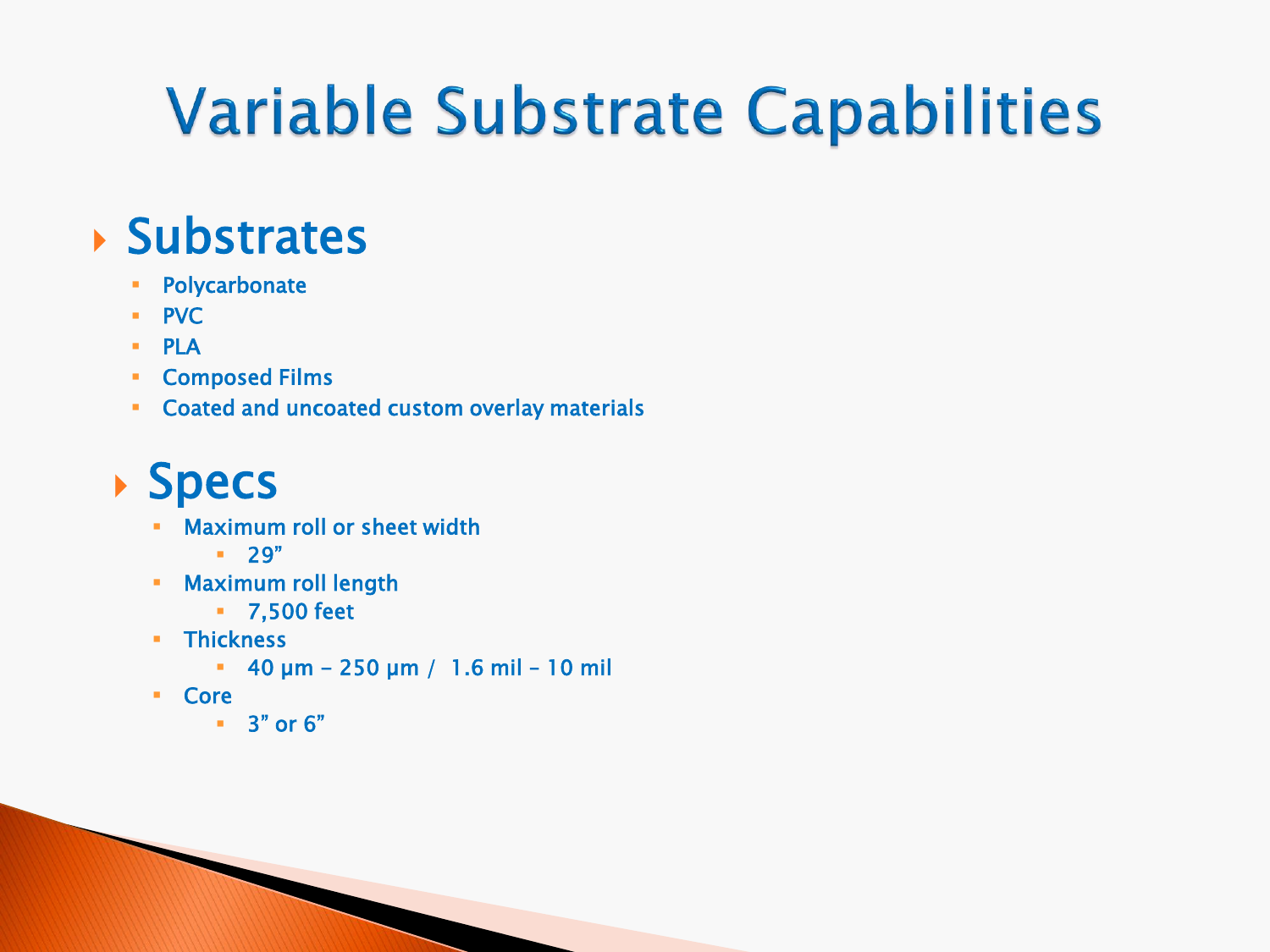## **Overlay Sheets and Rolls**

### Final product availability:

- Roll form coated or uncoated
	- **-** Coatings available in water or solvent base
	- **Product on 3" core, packaged and palletized**
	- Produced to requested width for roll to roll lamination

#### Sheet form coated or uncoated

- **EXECO EXECO ADDET COATINGS** COATINGS AVAILAble in water or solvent base
- Produced in 500 sheets packets, packaged and boxed
- Produced to requested size for hot platen lamination
- Both products offered in biodegradable overlay



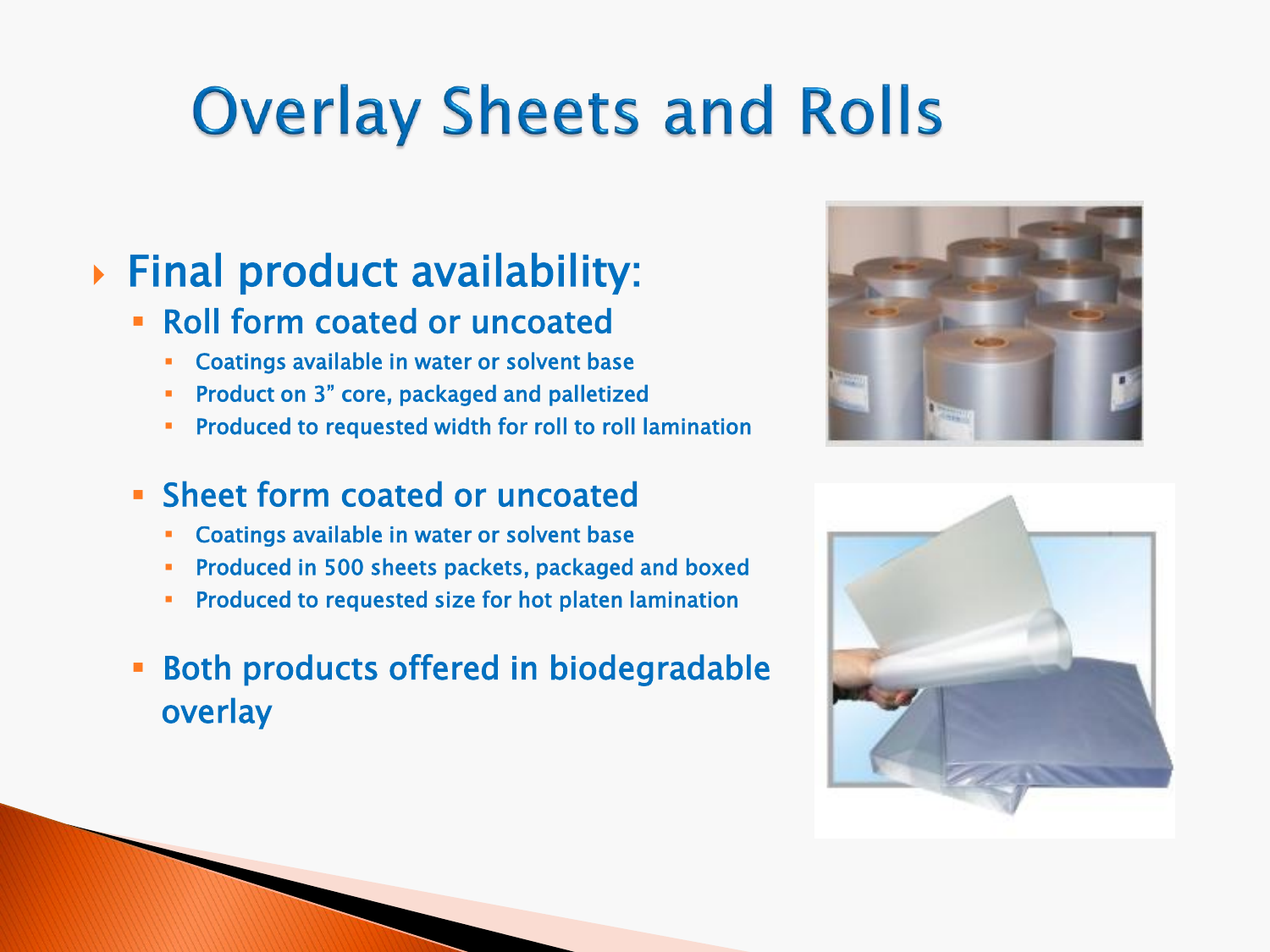## **Film Capability**

#### Film tested to perform on digital printed stock

- **-** Rigid Vinyl
- **-** Clear Polyester
- **Foils**
- **Bio-core stock**

#### Film tested to perform on litho printed stock

- PVC based core
- **Polyester based core**
- **•** Paper
- **Flexible plastics**

#### Film also receptible to

- **FILE** Thermal transfer
- DOD (drop on demand)

**The Company of Company of Company** 

**•** Dye sublimation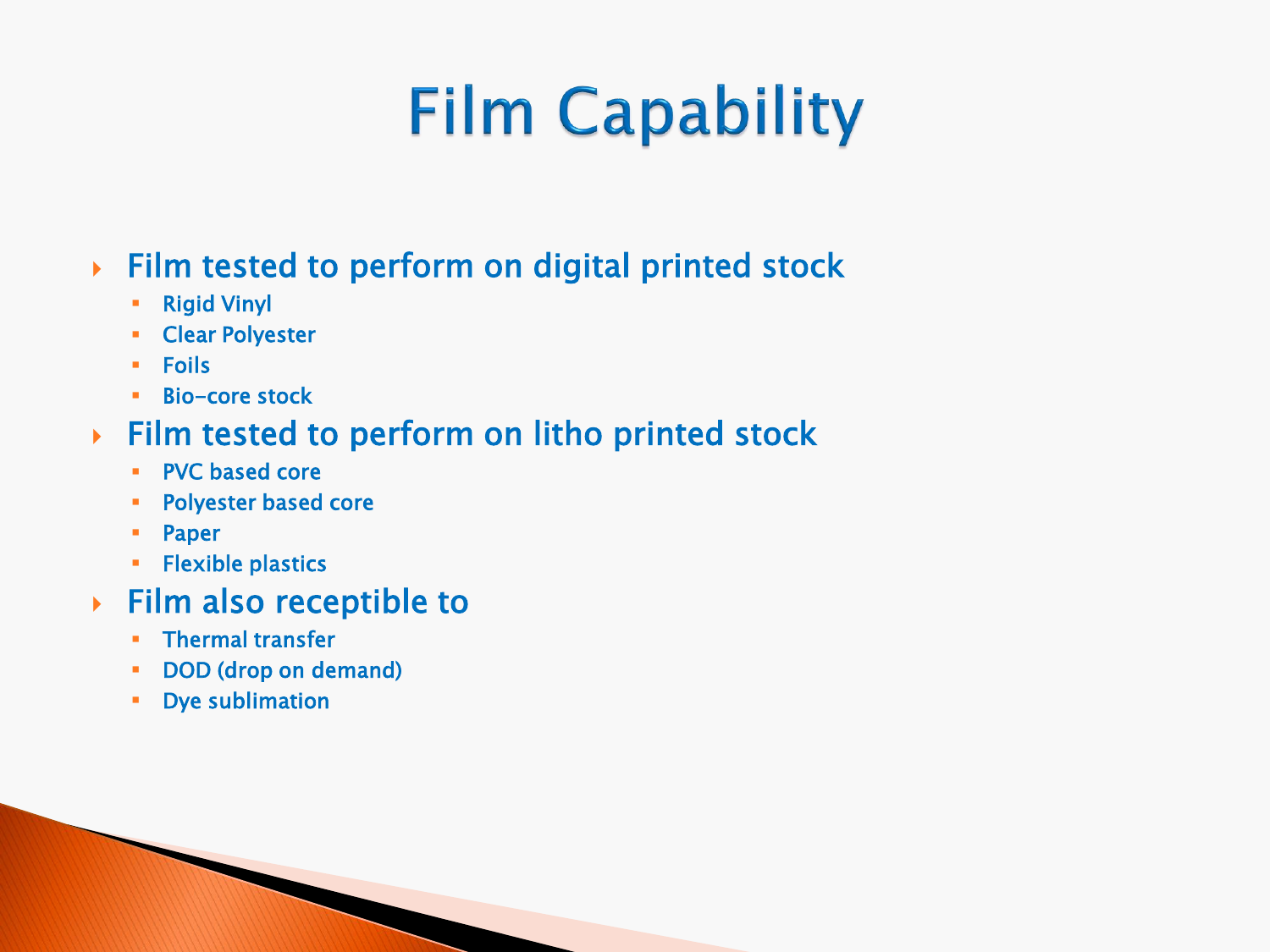# **Magnetic Band Coercivity**

#### Hi-Co:

- 2750 Oe. 4000 Oe. (standard)
- Custom coercivity available upon request
- **2** track / 3 track

#### Mid-Co:

- 660 Oe.
- **2** track / 3 track
- Lo-Co:
	- 300 Oe.
	- **2** track / 3 track

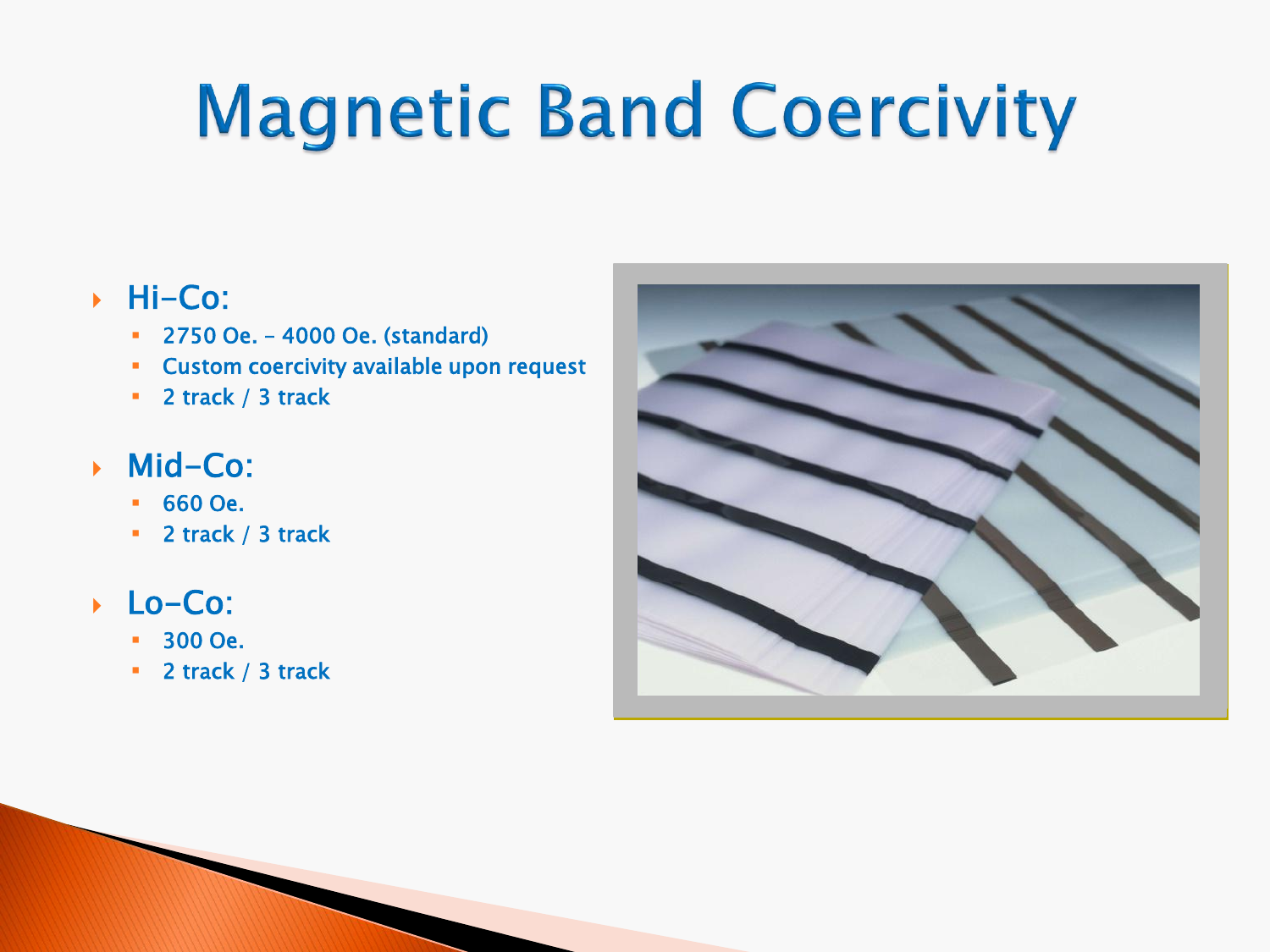## **Magnetic Bands Properties**

#### Colors

 All bands are offered in standard black and brown, colors are available upon request. Colors include blue, red, green, yellow, silver and gold

#### $\rightarrow$  Special designs

 Band is also offered with special designs such as holographic, brushed silver, color shifting and now also in white.

#### Custom band

- Besides custom colors, the band can include personalized text, logos and images.
- The width of the band can also be custom. Width can vary from 6.4mm. to 16mm.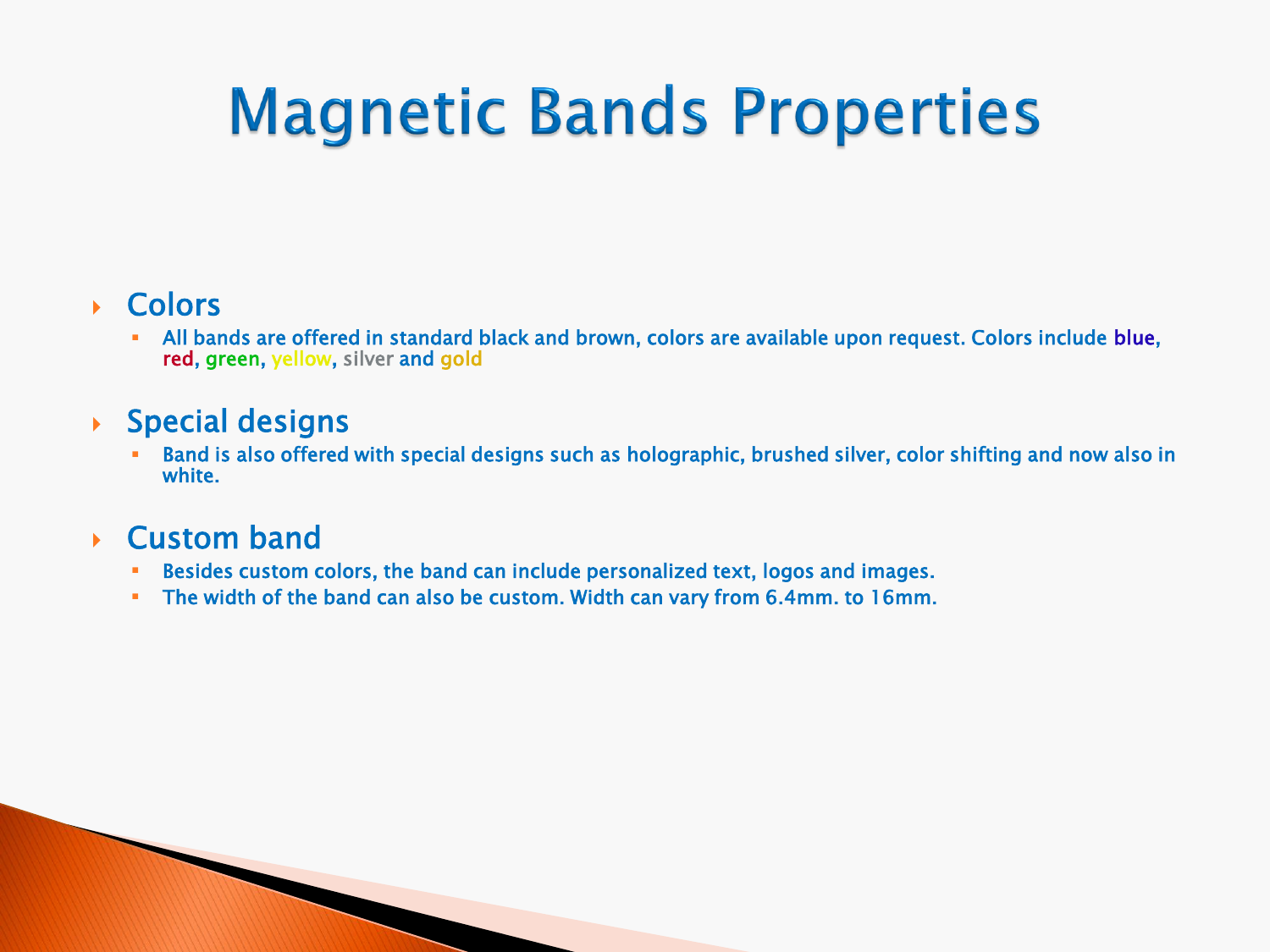# **Foil Lam**

Foil Lam is a rigid PVC core laminated with metallic or holographic polyester, used in production of full-face foil cards. Available in rainbow gold and silver, bright silver, brushed

silver and other custom designs.



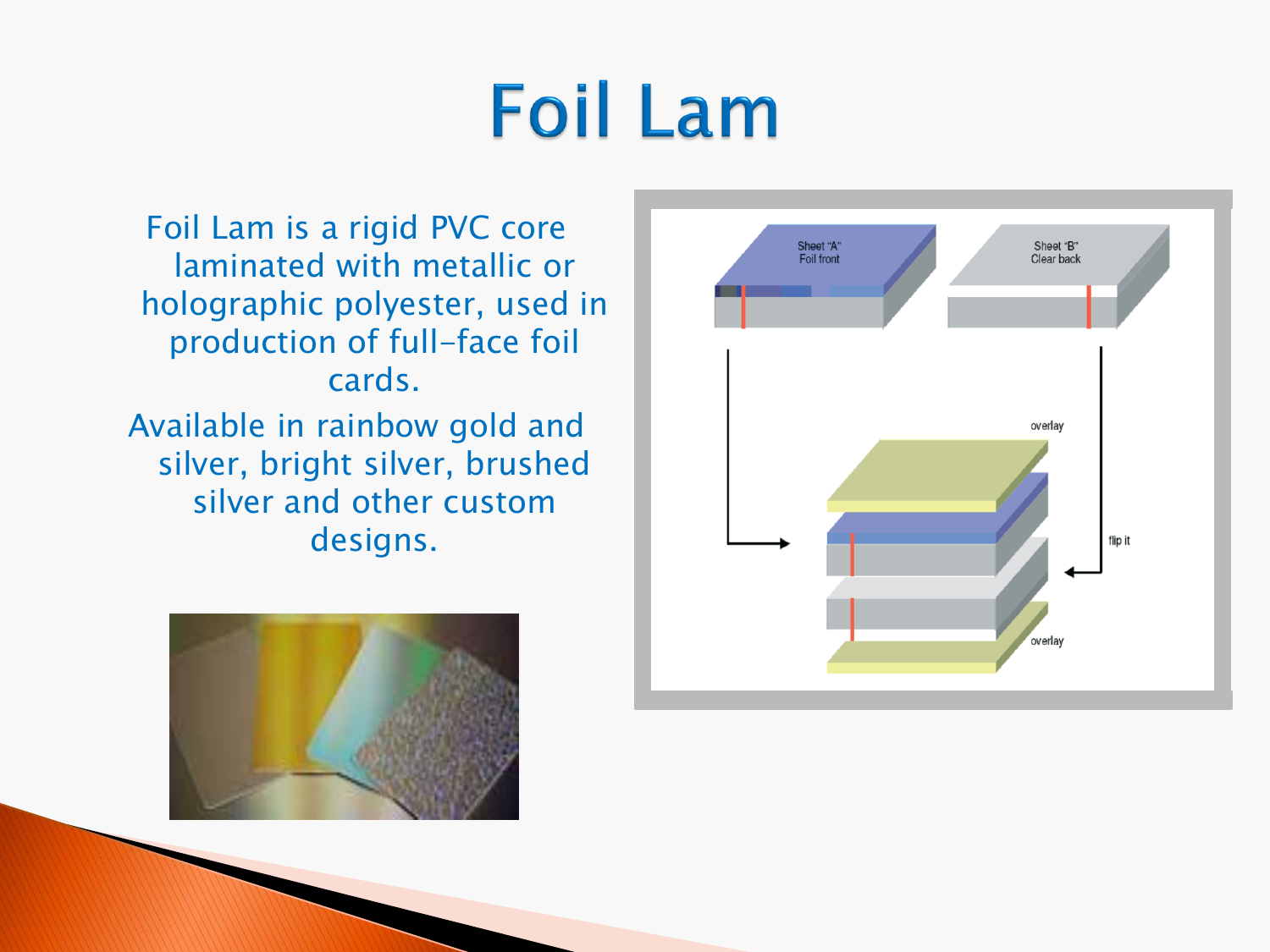## **Deko-Smart**

Deko-Smart is a PVC product innovatively created for chromatic, iridescent, and 3D visual effects. Deko-Smart is available in a variety of sizes as well as a flexible or rigid finish.



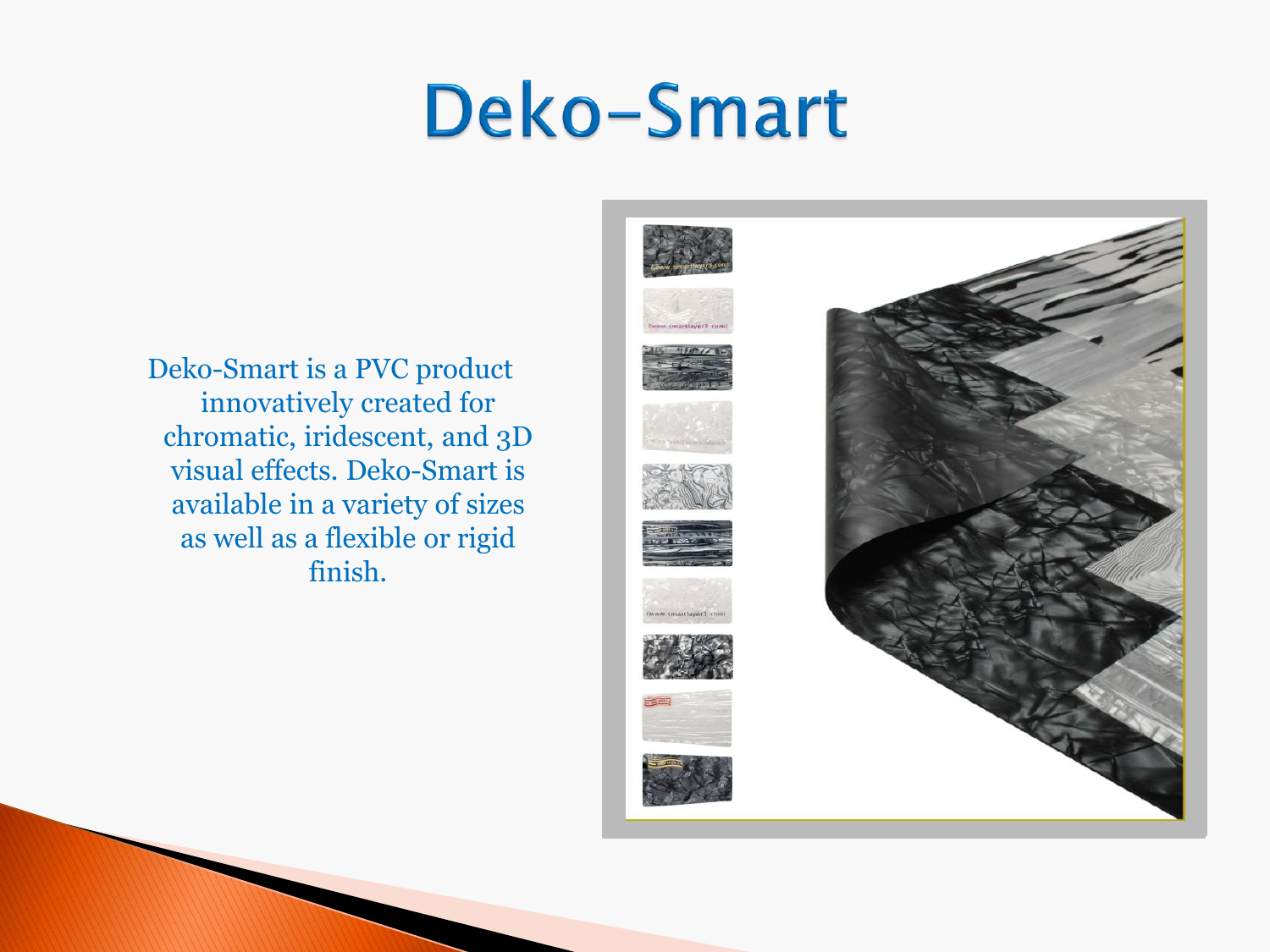### **The Alchemy Plastic Value**

At Alchemy Plastics Inc. we are proud to offer market tested solutions for the card manufacturer. Our products are tested and ready to be implemented in today's card market. Whether your company is in the financial transaction card, gift card or fidelity program card industry, our dedicated staff can point you in the right direction to find the correct product combination for your application and share their knowledge to guide you on every step of the way.

### With collective experience of over 25 years in the card materials and manufacturing industry.

Headquartered in Centennial, Colorado and with offices in Europe and South America, logistics and long lead times are a problem of the past. We work closely with our clients to help plan annual production schedules, eliminating costly rush orders and freight—while providing peace of mind and helping clients achieve their goals the cost effective way while increasing their revenue.

**CONTRACTOR**